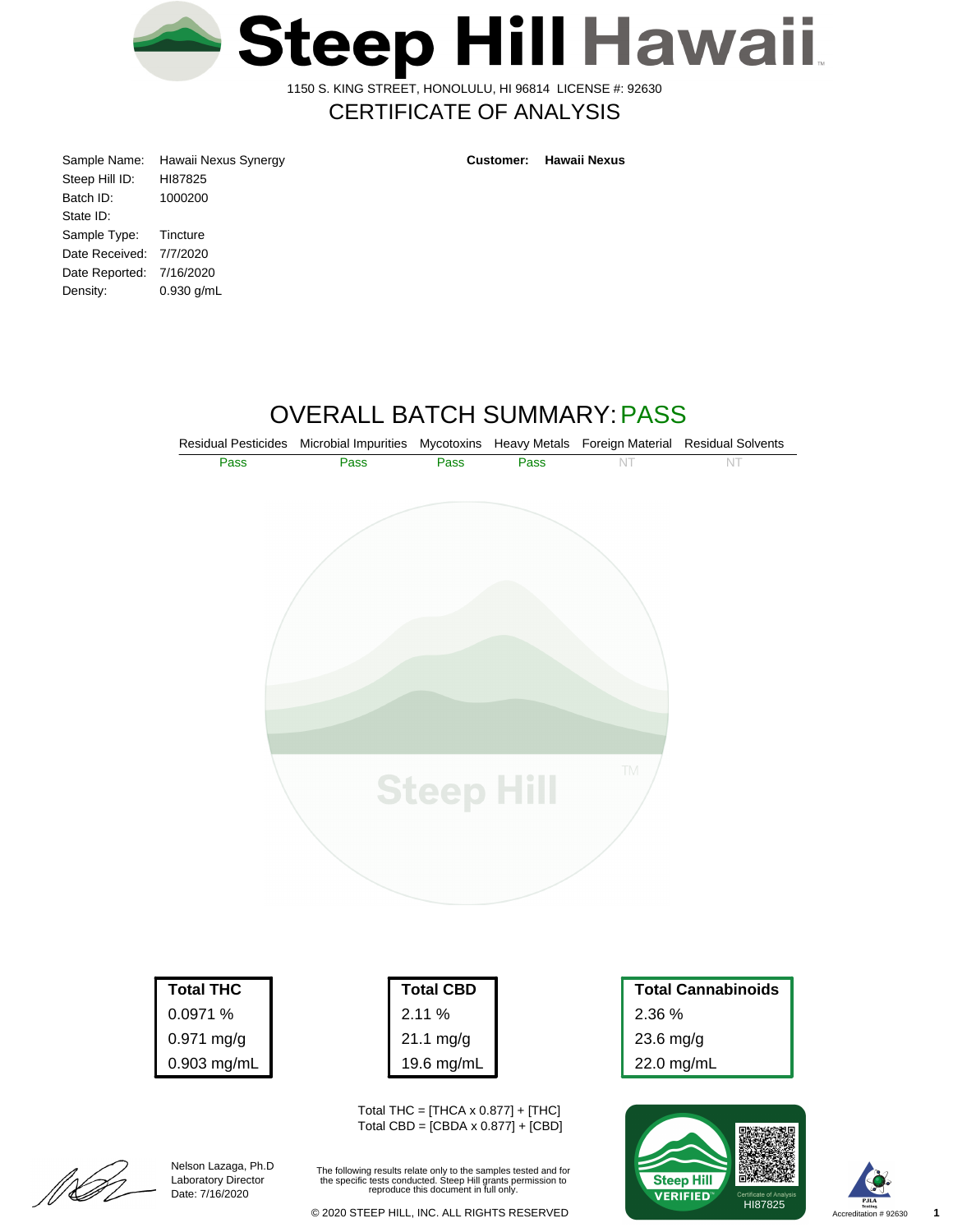

1150 S. KING STREET, HONOLULU, HI 96814 LICENSE #: 92630

# CERTIFICATE OF ANALYSIS

## **Terpenoid Results NT**

Standard terpene analysis utilizing Liquid Chromatography – Mass Spectrometry (LC-MS; HI-SOP-024)

| Analyte                | %  | mg/g | mg/mL | LOD mg/g | LOQ mg/g |
|------------------------|----|------|-------|----------|----------|
| α-Bisabolol            | NT | NT   | NT    | NT       | NT       |
| Camphene               | NT | NT   | NT    | NT       | NT       |
| 3-Carene               | NT | NT   | NT    | NT       | NT       |
| Caryophyllene Oxide    | NT | NT   | NT    | NT       | NT       |
| <b>B-Caryophyllene</b> | NT | NT   | NT    | NT       | NT       |
| Citronellol            | NT | NT   | NT    | NT       | NT       |
| Eucalyptol             | NT | NT   | NT    | NT       | NT       |
| Geraniol               | NT | NT   | NT    | NT       | NT       |
| Guaiol                 | NT | NT   | NT    | NT       | NT       |
| Humulene               | NT | NT   | NT    | NT       | NT       |
| p-Isopropyltoluene     | NT | NT   | NT    | NT       | NT       |
| Isopulegol             | NT | NT   | NT    | NT       | NT       |
| Limonene               | NT | NT   | NT    | NT       | NT       |
| Linalool               | NT | NT   | NT    | NT       | NT       |
| <b>B-Myrcene</b>       | NT | NT   | NT    | NT       | NT       |
| Nerolidol              | NT | NT   | NT    | NT       | NT       |
| Ocimene                | NT | NT   | NT    | NT       | NT       |
| $\alpha$ -Pinene       | NT | NT   | NT    | NT       | NT       |
| <b>B-Pinene</b>        | NT | NT   | NT    | NT       | NT       |
| $\alpha$ -Terpinene    | NT | NT   | NT    | NT       | NT       |
| $\gamma$ -Terpinene    | NT | NT   | NT    | NT       | NT       |
| Terpinolene            | NT | NT   | NT    | NT       | NT       |
| Total                  | NT | NT   | NT    | NT       | NT       |

| Microbiological screening utilizing PathogenDx and TEMPO<br>(HI-SOP-008 + HI-SOP-007) - Limit units: CFU/g |           |           |           |                        |  |  |  |  |  |
|------------------------------------------------------------------------------------------------------------|-----------|-----------|-----------|------------------------|--|--|--|--|--|
| Analyte                                                                                                    | Pass/Fail | Result    | Limit     | LOQ                    |  |  |  |  |  |
| Aspergillus flavus                                                                                         | Pass      | ND        | ND.       | Not Detected in 1 gram |  |  |  |  |  |
| Aspergillus fumigatus                                                                                      | Pass      | ND        | ND.       | Not Detected in 1 gram |  |  |  |  |  |
| Aspergillus niger                                                                                          | Pass      | <b>ND</b> | <b>ND</b> | Not Detected in 1 gram |  |  |  |  |  |
| Salmonella                                                                                                 | Pass      | <b>ND</b> | <b>ND</b> | Not Detected in 1 gram |  |  |  |  |  |
| Aerobic                                                                                                    | Pass      | < 100     | 10000     | 1 CFU/g                |  |  |  |  |  |
| Coliform                                                                                                   | Pass      | <100      | 100       | 1 CFU/g                |  |  |  |  |  |
| Enterobacteria                                                                                             | Pass      | <100      | 100       | 1 CFU/g                |  |  |  |  |  |
| General E. coli                                                                                            | Pass      | $<$ 1     | <b>ND</b> | 1 CFU/g                |  |  |  |  |  |
| Yeast & Mold                                                                                               | Pass      | < 100     | 1000      | 1 CFU/a                |  |  |  |  |  |

**Microbial Impurities Results Pass 7/10/2020**

**Moisture Results NT**

Moisture content analysis utilizing Moisture Balance (MB; HI-SOP-033) - **Limit units: %**

|  | Analyte | Pass/Fail % |  | Limit |
|--|---------|-------------|--|-------|
|--|---------|-------------|--|-------|

|          | NT NT |  |
|----------|-------|--|
| Moisture |       |  |

## **Foreign Material Results NT**

Foreign material analysis utilizing visual inspection with 10x magnification (HI-SOP-016)

| Analyte           | Pass/Fail |
|-------------------|-----------|
| Visual Inspection | -N.       |

## **Cannabinoid Results 7/15/2020**

Standard potency analysis utilizing Ultra High Performance Liquid Chromatography (UHPLC; HI-SOP-024)

| Analyte      | %       | mg/g   | mg/mL  | $LOD$ mg/g | $LOQ$ mg/g |
|--------------|---------|--------|--------|------------|------------|
| CBC          | NT      | NT     | NT     | NT         | NT         |
| <b>CBD</b>   | 1.26    | 12.6   | 11.7   | 0.00928    | 0.00974    |
| <b>CBDA</b>  | 0.975   | 9.75   | 9.06   | 0.00928    | 0.0167     |
| <b>CBDV</b>  | NT      | NT.    | NT     | NT         | NT         |
| <b>CBDVA</b> | NT      | NT     | NT     | NT         | NT.        |
| <b>CBG</b>   | 0.0318  | 0.318  | 0.296  | 0.00928    | 0.0107     |
| <b>CBGA</b>  | NT      | NT     | NT     | NT         | NT.        |
| <b>CBN</b>   | ND      | ND.    | ND     | 0.00928    | 0.00928    |
| <b>THC</b>   | 0.0935  | 0.935  | 0.869  | 0.00928    | 0.00928    |
| delta-8-THC  | NT      | NT     | NT     | NT         | NT         |
| <b>THCA</b>  | 0.00408 | 0.0408 | 0.0380 | 0.00928    | 0.0213     |
| <b>THCV</b>  | NT      | NT     | NT     | NT         | NT.        |
| <b>THCVA</b> | NT      | NT.    | NT     | NT.        | NT.        |
| Total        | 2.36    | 23.6   | 22.0   |            |            |

ND: Not Detected NT: Not Tested LOQ: Limit of Quantitation LOD: Limit of Detection





[[**] LI** 

Nelson Lazaga, Ph.D Laboratory Director Date: 7/16/2020

The following results relate only to the samples tested and for the specific tests conducted. Steep Hill grants permission to reproduce this document in full only.